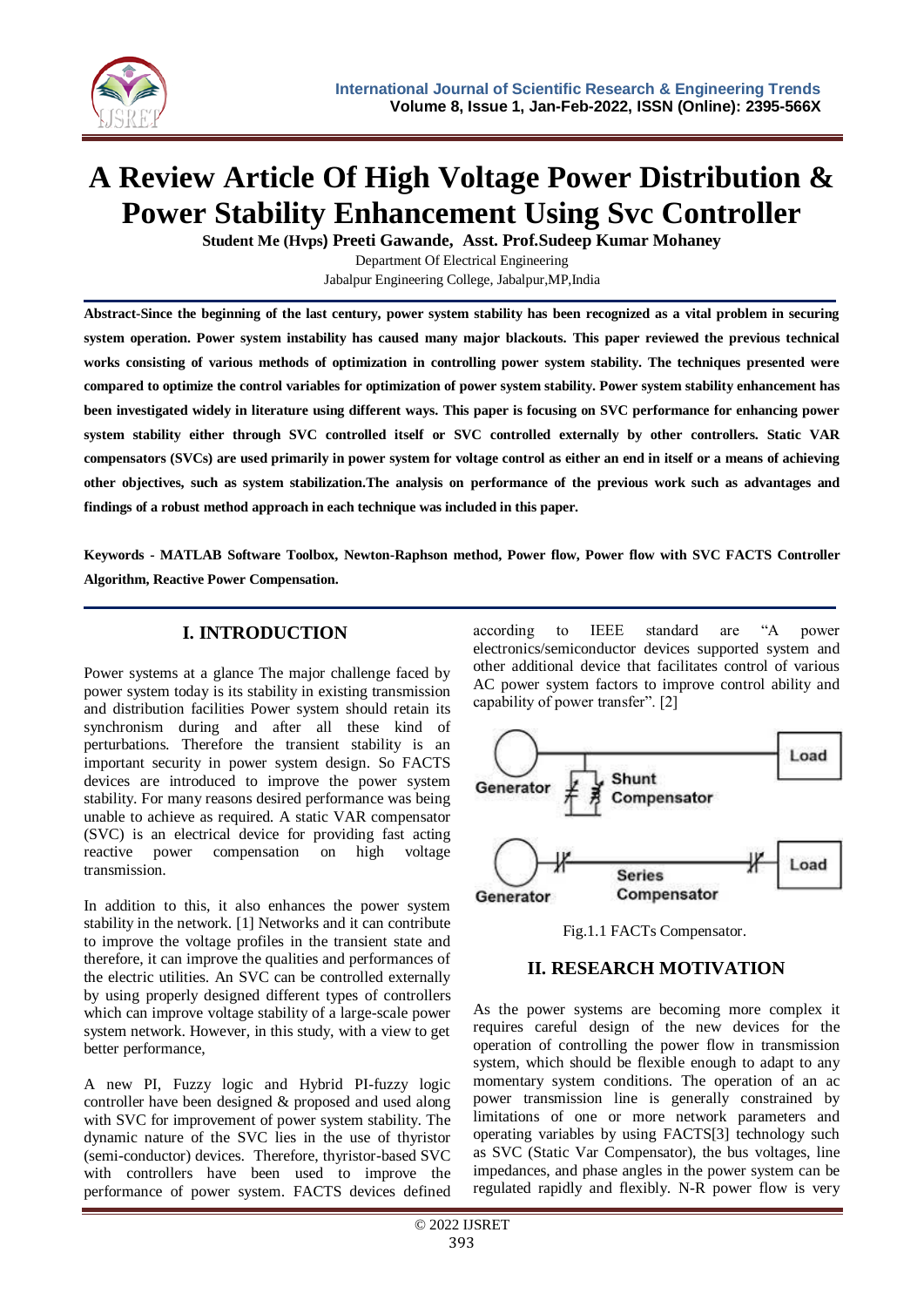

important tool for the analysis power systems and it is used in operational and planning. The main objective of power flow is calculating unspecified bus voltage angles and magnitudes. The FACTS controllers offer a great opportunity to regulate the transmission of alternating current (AC), increasing or diminishing the power flow in specific lines and responding almost instantaneously to the stability problems. The potential of this technology is based on the possibility of controlling the route of the power flow and the ability of connecting networks that are not adequately interconnected, giving the possibility of trading energy between distant agents. Flexible Alternating Current Transmission System (FACTS) is static equipment used for the AC transmission of electrical energy. It is meant to enhance controllability and increase power transfer capability. It is generally power electronics based device.

The FACTS devices can be divided in three groups, dependent on their switching technology: mechanically switched (such as phase shifting transformers), thyristor switched or fast switched, using IGBTs. While some types of FACTS, such as the phase shifting transformer (PST) and the static VAR compensator (SVC)[4] are already well known and used in power systems, new developments in power electronics and control have extended the application range of FACTS[6].



Fig.2. SVC device.

Now total Fourier series harmonics SVC current are-  $I_1(\alpha)$ = a<sub>1</sub>coswt+b<sub>1</sub>sinwt

Where  $b_1 = 0$  because of the odd-wave symmetry, that is, *f*(*t*) = *f*(− *t*). Also, no even harmonics are generated because of the half-wave symmetry, i.e.,  $f(t + T/2) = -f(t)$ . The total effective reactance of the SVC  $X_{\text{SVC}} = \frac{XC*XTCR}{VC+YTCR}$ XC+XTCR Wherecapacitive reactance of  $X_C = 1.1708$  pu and XTCRTCR equivalent reactance.

#### **III. LITERATURE REVIEW**

[S.M.Abd-Elazim,](https://www.sciencedirect.com/science/article/abs/pii/S0142061512003109#!) Bacteria Foraging Optimization Algorithm based SVC damping controller design for power system stability enhancement: This paper proposes

Bacteria Foraging Optimization Algorithm (BFOA) based Static Var Compensator (SVC) for the suppression of oscillations in a multimachine power system. The proposed design problem of SVC over a wide range of loading conditions is formulated as an optimization problem. BFOA is employed to search for optimal controller parameters by minimizing the time domain objective function. [1].

[M.A.Abido,](https://www.sciencedirect.com/science/article/abs/pii/S0142061502001242#!) Coordinated design of a PSS and an SVCbased controller to enhance power system stability: Power system stability enhancement via robust coordinated design of a power system stabilizer and a static VAR compensator-based stabilizer is thoroughly investigated in this paper. The coordinated design problem of robust excitation and SVC-based controllers over a wide range of loading conditions and system configurations are formulated as an optimization problem with an eigenvalue-based objective function. The real-coded genetic algorithm is employed to search for optimal controller parameters[2].

[Swapnil D.Patil,](https://www.sciencedirect.com/science/article/pii/S1018363921000891#!) Performance enhancement of modified SVC as a thyristor binary switched capacitor and reactor banks by using different adaptive controllers: In this paper, a new topology with two shunts flexible AC transmission system (FACTs) devices, [thyristor](https://www.sciencedirect.com/topics/engineering/thyristor) binary [switched](https://www.sciencedirect.com/topics/engineering/switched-capacitor)  [capacitors](https://www.sciencedirect.com/topics/engineering/switched-capacitor) (TBSC), and thyristor binary switched reactors (TBSR) based SVC have been developed, which are working in parallel. Both TBSC and TBSR are designed, and simulation results are obtained for the [dynamic](https://www.sciencedirect.com/topics/engineering/dynamic-loading-condition)  [loading condition.](https://www.sciencedirect.com/topics/engineering/dynamic-loading-condition) Switching of capacitor and reactor banks with thyristor as a switch is obtained at transient free conditions so that the significant problem of switching harmonics is eliminated.It has near to zero switchings and zero steady-state harmonics. The mathematical model of TBSC + TBSR has been identified with the system identification toolbox. Different control strategies are implemented as [PID controller,](https://www.sciencedirect.com/topics/engineering/derivative-controller) [Model predictive control,](https://www.sciencedirect.com/topics/engineering/predictive-control-model) and Model reference [adaptive control.](https://www.sciencedirect.com/topics/engineering/adaptive-control-system) The proposed SVC topology performance is discussed based on the performance parameters such as rise time, settling time, and [peak overshoot](https://www.sciencedirect.com/topics/engineering/peak-overshoot) using [adaptive controllers](https://www.sciencedirect.com/topics/engineering/adaptive-controller) [3].

[ShibaR.Paital,](https://www.sciencedirect.com/science/article/abs/pii/S0030402618307484#!) Stability improvement in solar PV integrated power system using quasi-differential search optimized SVC controller: In this paper, the simulation results of [static var compensator](https://www.sciencedirect.com/topics/engineering/static-var-compensators) (SVC) for improvement of transient stability in a photo voltaic (PV) system integrated power system are presented. A Proportional Integral Derivative (PID) controller was also incorporated with SVC for contributing necessary damping in case of various disturbance conditions. Here, the dynamic stability of the PV based power system was studied in single machine infinite bus (SMIB) and power system. SVC is integrated with the above PV based power system for damping low frequency [oscillations](https://www.sciencedirect.com/topics/physics-and-astronomy/oscillations) produced due to disturbances in the power system. Further a novel soft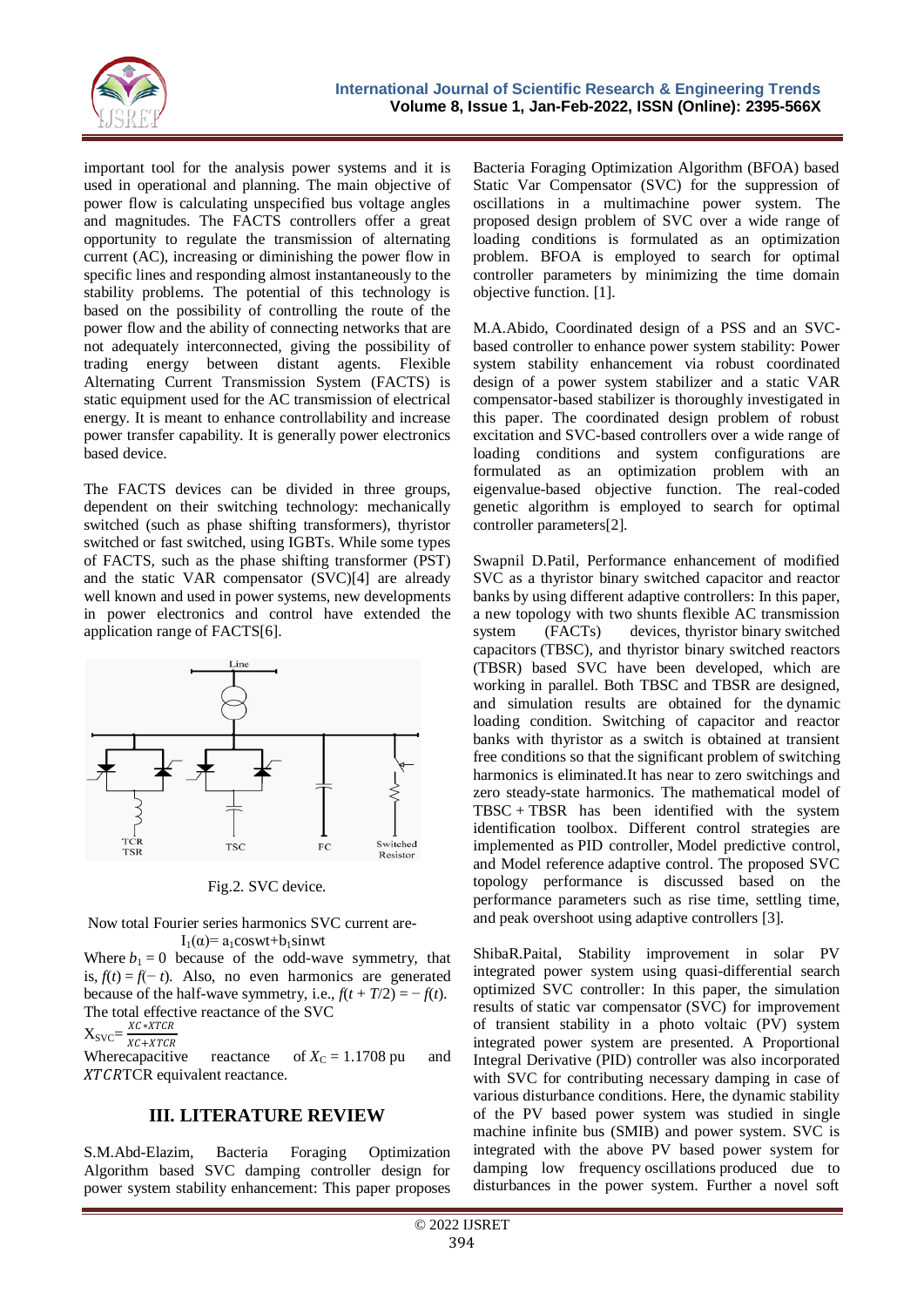

computing based approach called quasi-oppositional differential search algorithm (QODSA) was for designing an optimal SVC-PID based damping controller. Initially DSA was applied for optimizing the gains of the controller and finally quasi oppositional learning was incorporated to DSA for obtaining the optimal parameters of SVC-PID controller and also for enhancing the convergence speed[4].

[HamidRezaie,](https://www.sciencedirect.com/science/article/pii/S2215098618318871#!) Enhancing voltage stability and LVRT capability of a wind-integrated power system using a fuzzy-based SVC: The [static var compensator](https://www.sciencedirect.com/topics/engineering/static-var-compensators) (SVC) has widespread applications in voltage regulation and stability improvement of power systems. This paper studies the SVC performance in a single machine (doubly-fed induction generator (DFIG) employed in a wind farm) infinite bus (SMIB) system. The SVC is employed to improve the voltage stability of the system and the low voltage ride-through (LVRT) capability of the wind farm. To enhance the effectiveness of the SVC, a supplementary fuzzy-based controller (FC) is proposed and is integrated into the SVC controller. The use of the proposed FC leads to the increasing the accuracy of the SVC controller that results in improving its performance in both transient and steady state. By using the proposed controller, the steady state voltage is enhanced and the maximum voltage drop under fault situations is decreased. Less voltage drop after the fault occurrence using the proposed FC results in improving the LVRT capability and makes the wind farm able to meet the [grid code requirements](https://www.sciencedirect.com/topics/engineering/grid-code-requirement) in a larger range of load variations in the system[5].

[RamakantaJena,](https://www.sciencedirect.com/science/article/pii/S2214785320362465#!) Power flow simulation & voltage control in a SPV IEEE-5 bus system based on SVC: Static var Compensator (SVC) can be controlled in a coordinated manner for achieving the voltage regulation and transient stability for increasing the performance of power system. In this paper some linearization techniques like parameter uncertainties are considered for increasing the performance of the system. SVC can enhance the plant parameters for improved power flow, voltage stability and transient stability. In this paper a simulink model has been presented in MATLAB where main focus is to integrate the SVC controller with Solar [photovoltaic](https://www.sciencedirect.com/topics/materials-science/photovoltaics) (SPV) as Generator bus, so that voltage regulation, loss minimization & nodal voltage magnitude improvement can be done properly[6].

[Prakash K.Ray,](https://www.sciencedirect.com/science/article/pii/S1876610217301005#!) Improvement of Stability in Solar Energy Based Power System Using Hybrid PSO-GS Based Optimal SVC Damping Controller: This paper presents a dynamic stability study in a solar energy based power system connected to infinite bus based on optimal design of a Static Var Compensator (SVC). In the proposed study, SVC is incorporated in order to improve the rotor angle and voltage oscillations because of different disturbances created in the power system. A new computational hybrid optimization approach using Particle Swarm Optimization (PSO) and Gravitational Search (GS) technique is considered for designing an optimal SVC damping controller for an improved dynamic performance. The optimization technique is used for tuning the gains of proportional integral derivative (PID) controller. Transient oscillation results for conventional PID, PSO optimized PID and PSO-GS based PID are compared analytically as well as quantitatively. It is observed that the proposed PSO-GS based PID controller is robust and effective in minimizing the oscillations in the system as compared to the other two and thus improves the stability [7].

Asit [Mohanty,](https://www.sciencedirect.com/science/article/pii/S1877050915019699#!) Intelligent Controller based SVC for Voltage Stability Improvement in a Stand-alone Wind-Diesel-micro Hydro Hybrid System: This paper gives a novel idea of application of ANN based SVC controller for voltage stability improvement in an isolated winddiesel-micro hydro hybrid system. For detailed analysis a small signal linear model of the hybrid wind- Diesel-micro hydro model is considered with different loading conditions. The voltage stability analysis has been thoroughly analysed by a SVC Controller and is further improved by a feed forward neural network with back propagation technique which is designed to tune the parameters of SVC controller[8].

[JawaharlalBhukya,](https://www.sciencedirect.com/science/article/abs/pii/S0142061519325219#!) Optimization of controllers parameters for damping local area oscillation to enhance the stability of an interconnected system with wind farm: In a power system with renewable energy sources, the Low-Frequency Oscillatory (LFO) modes arise due to the intermittent nature of wind power, loading and generating conditions. This is undesirable and results in system instability. If these LFO modes are not controlled, it may lead to a power interruption and results in unstable. The LFO modes are damped by Power System Stabilizers (PSS). However, it causes variation in voltage profile resulting in reduction instability of the system during large disturbances. In such cases, the flexible ac transmission system controllers are required.

This paper presents and compares the PSS, Static synchronous Compensator (STATCOM) and Static Var Compensator (SVC) controller by replacing Synchronous Generator (SG) with same rated wind farm and various wind power penetration levels by considering system uncertainties such as wind speed. In this paper, a robust coordinated method is proposed using Particle Swarm Optimization (PSO) for optimizing parameters of controllers of PSS, SVC, and STATCOM. The real part and damping ratio of eigenvalues is the objective function for PSO and is formulated based on the small-signal and transient analysis. Controller locations are determined by the deterministic method, probabilistic method and power flow sensitivity analysis. An eigenvalue analysis approach based on the linearization of a nonlinear system using a state-space model is conducted to analyse the Small Signal Stability performance[9].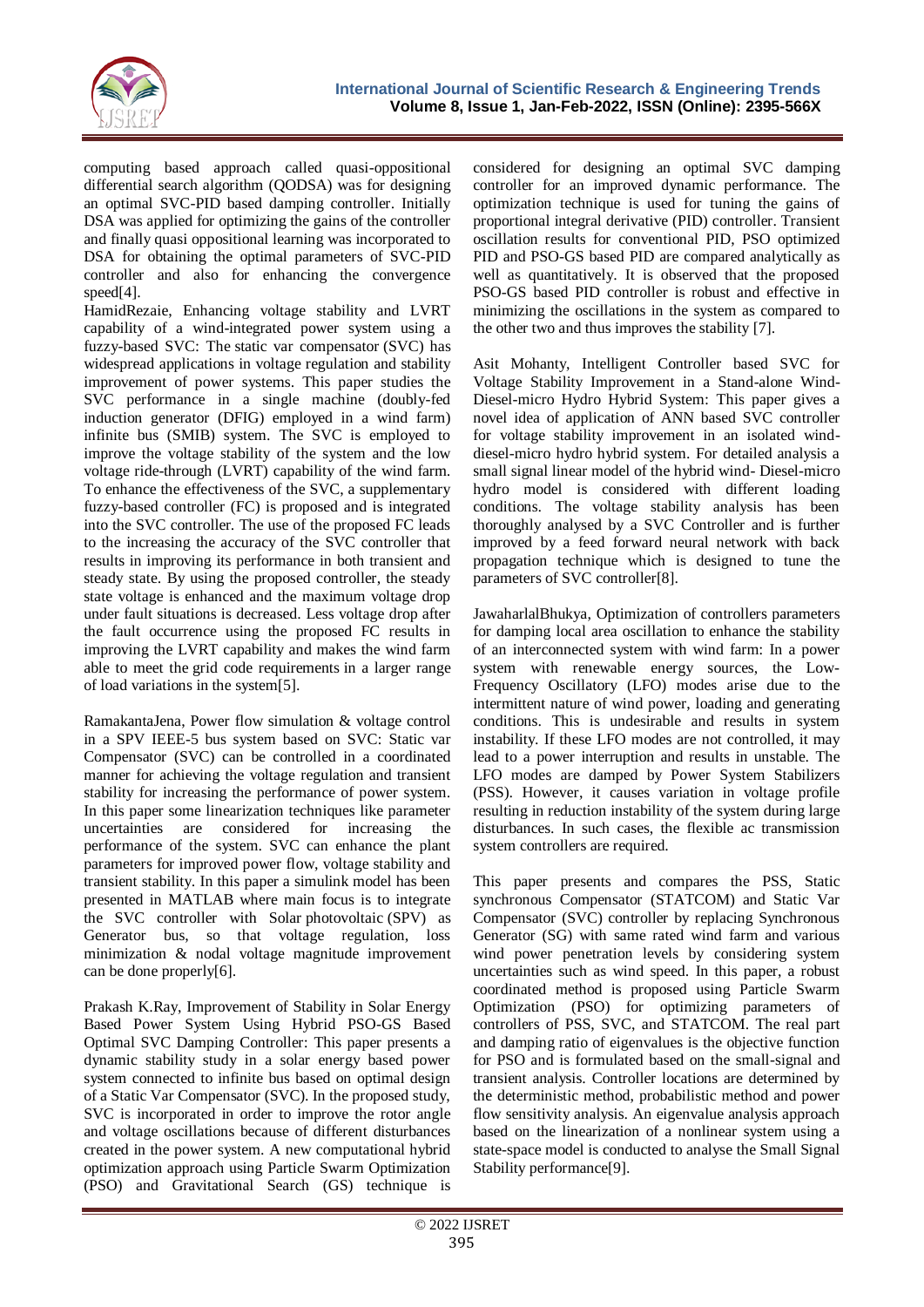

[Y.Wang,](https://www.sciencedirect.com/science/article/abs/pii/S0142061500000235#!) A nonlinear controller design for SVC to improve power system voltage stability: This paper discusses a nonlinear controller design for Static Var Compensator (SVC) to improve power system voltage stability. A third-order nonlinear dynamical description for the SVC system is developed. Direct feedback linearization (DFL) technique is employed to design a nonlinear controller. The effectiveness of the controller on voltage stability enhancement is studied on a three-bus power system through time simulation and bifurcation analysis. The results show that the collapse time is put off and the subcritical Hopf bifurcation is greatly affected by the controller[10].

[MohsenFarahani,](https://www.sciencedirect.com/science/article/abs/pii/S0952197612001029#!) Intelligent control of SVC using wavelet neural network to enhance transient stability: In order to enhance transient stability in a power system, a new intelligent controller is proposed to control a Static VAR compensator (SVC) located at center of the transmission line. This controller is an online trained wavelet neural network controller (OTWNNC) with adaptive learning rates derived by the Lyapunov stability. During the online control process, the identification of system is not necessary, because of learning ability of the proposed controller. One of the proposed controller features is robustness to different operating conditions and disturbances. The test power system is a two-area twomachine system power. The simulation results show that the oscillations are satisfactorily damped out by the OTWNNC [11].

[BindeshwarSingh,](https://www.sciencedirect.com/science/article/pii/S2352484718300258#!) Enhancement of voltage profile by incorporation of SVC in power system networks by using optimal load flow method in MATLAB/Simulink environments: Flexible AC Transmission Systems (FACTS) controllers could be a suitable alternative to provide reactive power support at the load centers locally and hence keep the voltages within their safe operating limits. Due to high costs of FACTS devices, their proper location in the system must be ascertained. The fundamental object of this thesis work is to improve the voltage profile by reducing the real and reactive power loss in the system. The voltage profile in the system is being improved by using the FACTS device Static VAR Compensator (SVC). In this paper, studies and analyzes SVC technology for voltage enhancement, reducing system losses, suppression of fluctuations.

The effectiveness of the proposed method has been tested on IEEE-9 and IEEE-30 bus systems. Optimal placement has been obtained for the base case loading and to verify its locations. To achieves the optimization of the location and the size of the power system to optimize the system performance. A Newton–Raphson Load Flow problem has been formulated with an objective to improve the voltage profile with minimization of the losses. Moreover, the effects of SVC on economic condition have also been investigated. The results obtaining is in the form of the

plot and compared with the plots without SVC. This work also helpful for whose persons are working in the field of FACTS controllers planning [12].

[X.Y.Bian,](https://www.sciencedirect.com/science/article/abs/pii/S0142061510001936#!) Coordinated design of probabilistic PSS and SVC damping controllers: This paper presents an application of probabilistic theory to the coordinated design of power system stabilizers (PSSs) and FACTS controllers, taking static VAr system (SVC) as an example. The aim is to enhance the damping of multi electro-mechanical modes in a multimachine system over a large and pre-specified set of operating conditions. In this work, conventional eigenvalue analysis is extended to the probabilistic environment in which the statistical nature of eigenvalues corresponding to different operating conditions is described by their expectations and variances. Probabilistic sensitivity indices (PSIs) are used for robust damping controller site selection and for optimization objective functions. A probabilistic eigenvalue-based objective function is employed for coordinated design of PSS and SVC controller parameters. The effectiveness of the proposed controllers is demonstrated on an 8-machine system [13].

[SylwesterRobak,](https://www.sciencedirect.com/science/article/abs/pii/S0967066109001154#!) Robust SVC controller design and analysis for uncertain power systems: A Static Var Compensator (SVC) installed in a power transmission network can be effectively used to enhance the damping of electromechanical oscillations [Schweickardt, H. E., Romegialli, G., & Reichert, K. (1978). Closed loop control of static VAR sources (SVS) on EHV transmission lines. IEEE Pes winter power meeting*,* (paper no A78, pp. 135–136), New York, Jan. 29–Feb. 3]. An adequately designed robust controller, which takes into account variations in the operating conditions, can help to achieve the desired damping control. The proposed approach described in this paper is aimed to achieve damping of electromechanical oscillations by considering a systematic approach, based on interval systems theory and Kharitonov's Theorem. The method presented allows for the design of a fixed-parameter, low-order controller, given a supposed stability degree of the system. The synthesis of a robust SVC controller is divided into two tasks. The first is the determination of the region of stability in the controller parameter plane by plotting the stability boundary locus. The second task is the optimization of the selected controller parameters from the obtained solutions to the first task. Examples of eigenvalue analysis and time simulation demonstrate the effectiveness and robustness of the designed controller [14].

[A.H.M.A.Rahim,](https://www.sciencedirect.com/science/article/abs/pii/S0378779605002397#!) Enhancement of power system dynamic performance through an on-line self-tuning adaptive SVC controller: Static VAr compensators (SVC) are used for voltage control of long distance bulk [power transmission](https://www.sciencedirect.com/topics/engineering/power-transmission-line)  [lines.](https://www.sciencedirect.com/topics/engineering/power-transmission-line) By using a supplemental control loop an SVC can also be used to improve the dynamic and transient stability of a power system. Use of a self-tuning adaptive control